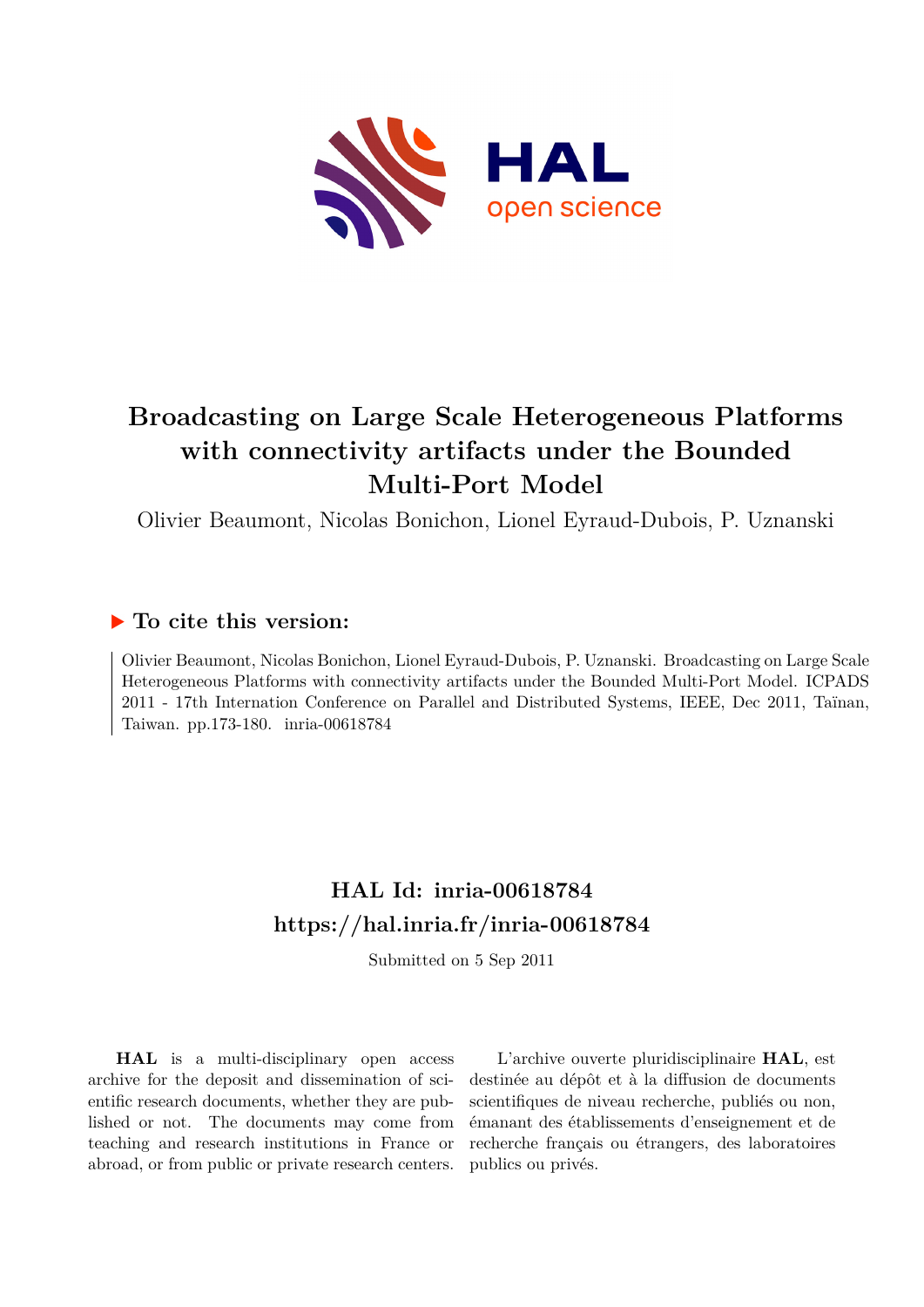# Broadcasting on Large Scale Heterogeneous Platforms with connectivity artifacts under the Bounded Multi-Port Model

Olivier Beaumont, Nicolas Bonichon, Lionel Eyraud-Dubois, Przemysław Uznański *INRIA Bordeaux – Sud-Ouest University of Bordeaux, Bordeaux, France Email: obeaumon@labri.fr, bonichon@labri.fr, eyraud@labri.fr, uznanski@labri.fr*

*Abstract*—We consider the classical problem of broadcasting a large message at an optimal rate in a large scale distributed network. The main novelty of our approach is that we consider that the set of participating nodes can be split into two parts: "green" nodes that stay in the open-Internet and "red" nodes that lie behind firewalls or NATs. Two red nodes cannot communicate directly, but rather need to use a green node as a gateway for transmitting a message. In this context, we are interested in both maximizing the throughput (*i.e.* the rate at which nodes receive the message) and minimizing the degree at the participating nodes, *i.e.* the number of TCP connections they must handle simultaneously. We both consider cyclic and acyclic solutions for the flow graph. In the cyclic case, our main contributions are a closed form formula for the optimal cyclic throughput and the proof that the optimal solution may require arbitrarily large degrees. In the acyclic case, we prove that it is possible to achieve the optimal throughput with low degree. Then, we prove a worst case ratio between the optimal acyclic and cyclic throughput and show through simulations that this ratio is on average very close to 1, which makes acyclic solutions efficient both in terms of the throughput and the number of connections.

*Keywords*-Broadcast; Scheduling; Resource Augmentation; firewall; Approximation Algorithms; Communication modeling

## I. INTRODUCTION

Disseminating large data files in parallel and distributed platforms has been the subject of a vast literature. In this paper, we are interested in broadcasting a large file to a set of nodes in the context of large scale, Internet level platforms. In the case where the Internet is the underlying network, we cannot assume that the exact topology of the network is known and can be used to design an efficient algorithm. Therefore, designing a broadcasting algorithm on a large scale distributed platform over the Internet consists in both finding an overlay network (i.e. deciding who will communicate with who) and finding a schedule for communication (when and how much will be sent on the edges of the overlay network). In the context of content distribution systems, finding a good overlay is at the core of live streaming distribution systems such as CoolStreaming [1], PPLive [2] or SplitStream [3]. In the context of efficient data dissemination, many algorithms devoted to specific parallel architectures have been designed [4], [5], [6]) and more recently randomized dissemination algorithms achieving optimal throughput have been proposed [7]. This paper is a follow-up of [8], where the problem of building an overlay and designing a scheduling algorithm to achieve high throughput have been considered. The main contribution of this work is to consider a more realistic communication model. Indeed, in [8], it is assumed that each node has the possibility to communicate with any other node, whereas we consider here the case of nodes located behind firewalls or NATs that therefore require the use of other nodes susceptible of acting as communication relays to use their outgoing bandwidth, as proposed in TURN [9]. As we will see it, considering nodes behind NATs and firewalls deeply changes the results we can achieve and the algorithms.

Even if the topology of a large scale platform cannot be determined dynamically, several embedding tools have been proposed, whose goal is to map a set of nodes into a metric space [10], [11] (i.e. to give them coordinates) so that their distance in the metric space estimates well the metric of interest (usually the latency between two nodes or the bandwidth a communication between them can achieve). In the case of latencies, the most well known embedding tools are Vivaldi [12], which embeds nodes into a 2D+1 metric space and relies on direct measurements to adapt dynamically node coordinates, and Sequoia [13], which embeds the nodes as the leaves of a weighted tree and relies on the distance in the tree to estimate the latency. Both coordinate systems have been extended to estimate bandwidths in [13], but it has been recently proved experimentally [14] on the PlanetLab dataset that the basic LastMile or bounded multiport model, where each node is associated to a incoming and an outgoing bandwidth limit, and where the achievable bandwidth between  $C_i$  and  $C_j$  is the minimum of the outgoing bandwidth of  $C_i$  and the incoming bandwidth of  $C_j$ , is more accurate than those more sophisticated models with respect to bandwidth prediction.

The bounded multiport model has already been advocated by Hong et al. [15] for independent tasks distribution on heterogeneous platforms. In this model, node  $C_i$  can communicate with any number of nodes  $C_j$  simultaneously,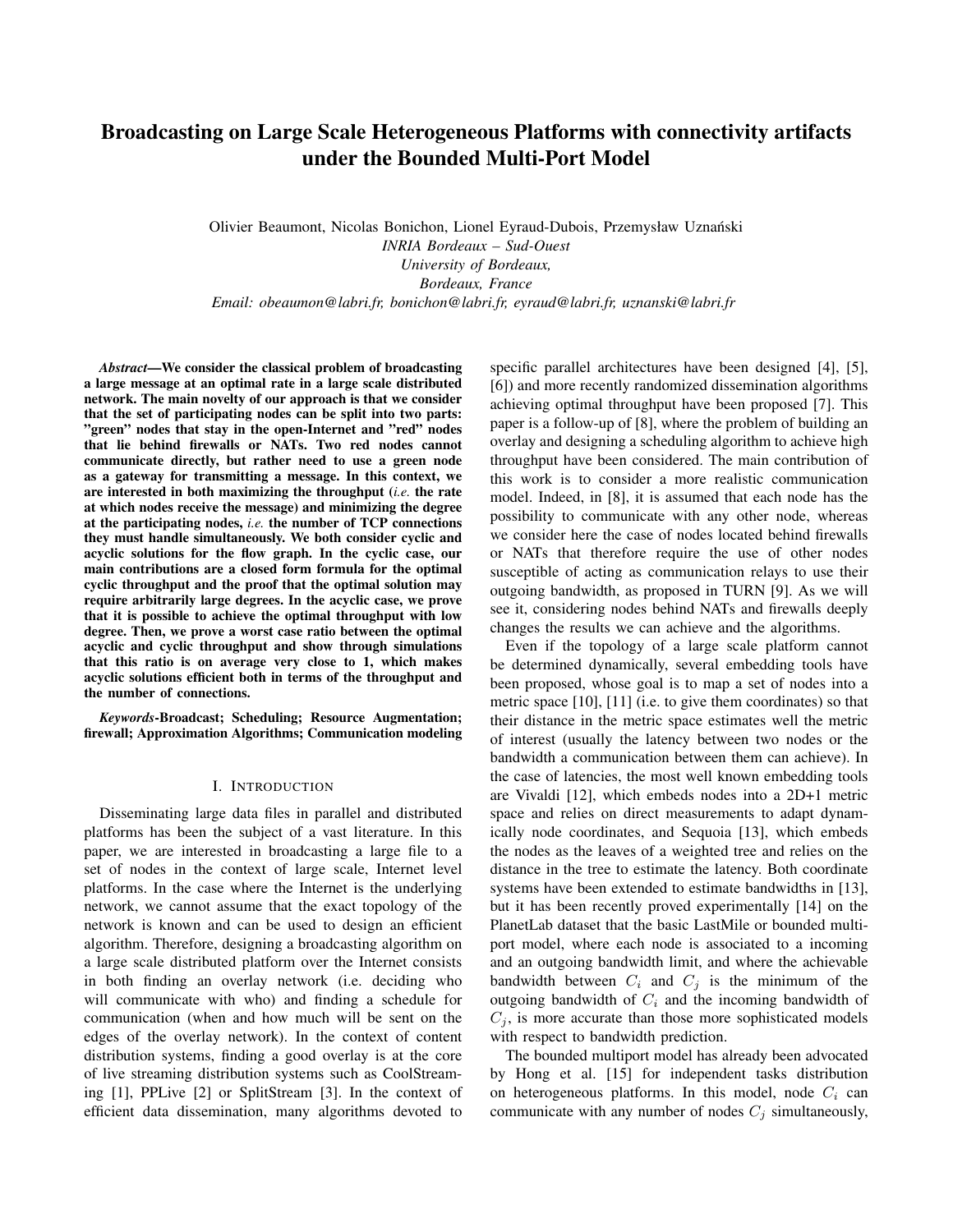each using a bandwidth  $c(C_i, C_j)$  provided that its outgoing bandwidth is not exceeded, *i.e.*,  $\sum_j c(C_i, C_j) \le b_i^{\text{out}}$ . Similarly, node  $C_i$  can receive messages from any number of nodes  $C_j$  simultaneously, each using a bandwidth  $c(C_j, C_i)$ ,  $\sum_j c(C_j, C_i) \le b_i^{\text{in}}$ . This corresponds well to modern netprovided that its incoming bandwidth is not exceeded, *i.e.*, work infrastructure, where each communication is associated to a TCP connection.

This model strongly differs from the traditional oneport model used in scheduling literature, where connections are made in exclusive mode: each node can communicate with a single node at any time step. Nevertheless, in the context of large scale platforms, the networking heterogeneity ratio may be high, and it is unacceptable to assume that a 100MB/s server may be kept busy for 10 seconds while communicating a 1MB data file to a 100kB/s DSL node. Therefore, in our context, we will assume that all communications are directly handled at TCP level. Nevertheless, in order to keep some flavor of the one-port model, we will bound the number of connections that can be handled simultaneously at a given node. This constraint is particularly important in the context where QoS mechanisms are used to fix or bound the bandwidth associated to each communication (each TCP connection in practice). It is worth noting that at the operating system level, several QoS mechanisms enable a prescribed sharing of bandwidth [16], [17]. In particular, it is possible to handle simultaneously several connections and to fix the bandwidth allocated to each connection. In our context, it has been proved in [18] that these mechanisms are necessary since the bandwidth allocated to the connection between  $C_j$  and  $C_i$  may be lower than both  $b_j^{\text{out}}$  and  $b_i^{\text{in}}$ . In order to model the limit on the number of simultaneous communications, we introduce another parameter  $d_i$  in the bounded multi-port model  $(d = 1$  corresponds to the one port model, whereas  $d = +\infty$  corresponds to the Lastmile model), that represents the maximal number of connections that can simultaneously be opened and handled with QoS mechanisms at node  $C_i$ . Therefore, the model we propose encompasses the benefits of both the bounded multi-port model and the one-port model. It enables several communications to take place simultaneously, which is compulsory in the context of large scale distributed platforms, and practical implementation is achieved by using TCP QoS mechanisms and by bounding the number of connections.

Nevertheless, the bounded degree multi-port models fails to correctly model the behavior of the nodes located behind a NAT or a firewall. This issue is crucial in the context of Peer-to-Peer applications running over the Internet. For instance, in distributed applications such as Skype [19], [20] or Bittorent [21], NATs play a crucial role, since in certain situations where "hole punching" techniques [22] fail, it can be impossible for a pair of nodes to communicate directly. In this case, the technique consists of using a third party node that will act as a relay for the packets. At a higher level, we can classify the nodes between green and red nodes, where green-green, green-red (or red-green) connections are possible, but not red-red. As we will see, adding this constraint on node connectivity capabilities strongly modifies the algorithms and the theoretical results.

The rest of the paper is organized as follows. In Section II, we present the communication model we use with the two sets of nodes, formalize the scheduling problem we consider, and prove that the problem of finding the optimal acyclic solution is NP-complete. Then, we provide in Section III a cyclic solution that achieves maximal throughput without the limit on the number of connections a node can handle simultaneously, and we prove that in some cases, a high degree may be required to achieve optimal throughput. In Section IV, we propose a greedy algorithm that achieves optimal throughput (among acyclic solutions) at the price of a small increase in the degree of the nodes (based on resource augmentation techniques). In Section V we propose a comparison (for worst-case instances and random instances) between the optimal throughput that can be achieved using cyclic and acyclic solutions. These results indicate that the cost of considering only acyclic solutions is bounded in the worst case, and is negligible in the average case. Finally, we provide in Section VI some future works and concluding remarks.

#### II. PROBLEM MODELING

Let us consider a set of nodes  $(C_0, C_1 \dots)$  and let us partition this set into two sets: on the one hand the nodes that belong to the *open-internet*, *i.e.* nodes that can communicate with each other freely, and on the other hand nodes that can communicate only with nodes of the open-internet, *i.e.* nodes that are behind a firewall or behind a NAT router. In the following, we assume that the set of nodes in the openinternet is of size  $n+1$  and the set of nodes behind a firewall or a NAT router is of size m. Let us denote by  $\mathcal N$  the index set of the open-internet nodes, and by  $M$  the index set of nodes behind a firewall/NAT router. In the rest of the paper, a node in the open-internet is said to be *green* and a node behind a firewall/NAT router is said to be *red*.

W.l.o.g., let us assume that  $\mathcal{N} = \llbracket 1, n \rrbracket$  and  $\mathcal{M} = \llbracket n + \rrbracket$  $1, n + m$ . For any  $i \in [0, n + m]$ , the *i*-th node is denoted by  $C_i$ . The node  $C_0$  is called the *source*.

Let us denote by  $b_j$  the outgoing bandwidth of node  $C_j$ and by  $d_i$  the maximal number of outgoing connections that it can handle simultaneously (its degree). Moreover, let  $N = \sum_{i=1}^{n} b_i$  and  $M = \sum_{i=n+1}^{m} b_i$  denote respectively the overall outgoing bandwidth of green and red nodes. Moreover, let us assume that both node sets are ordered in non-increasing order of bandwidths, except the source that is always the first node:  $\forall (i, j) \in \mathcal{N}^2 : i < j \Rightarrow b_i \ge b_j$  and  $\forall i < j \in \mathcal{M}^2 : i < j \Rightarrow b_i \ge b_j.$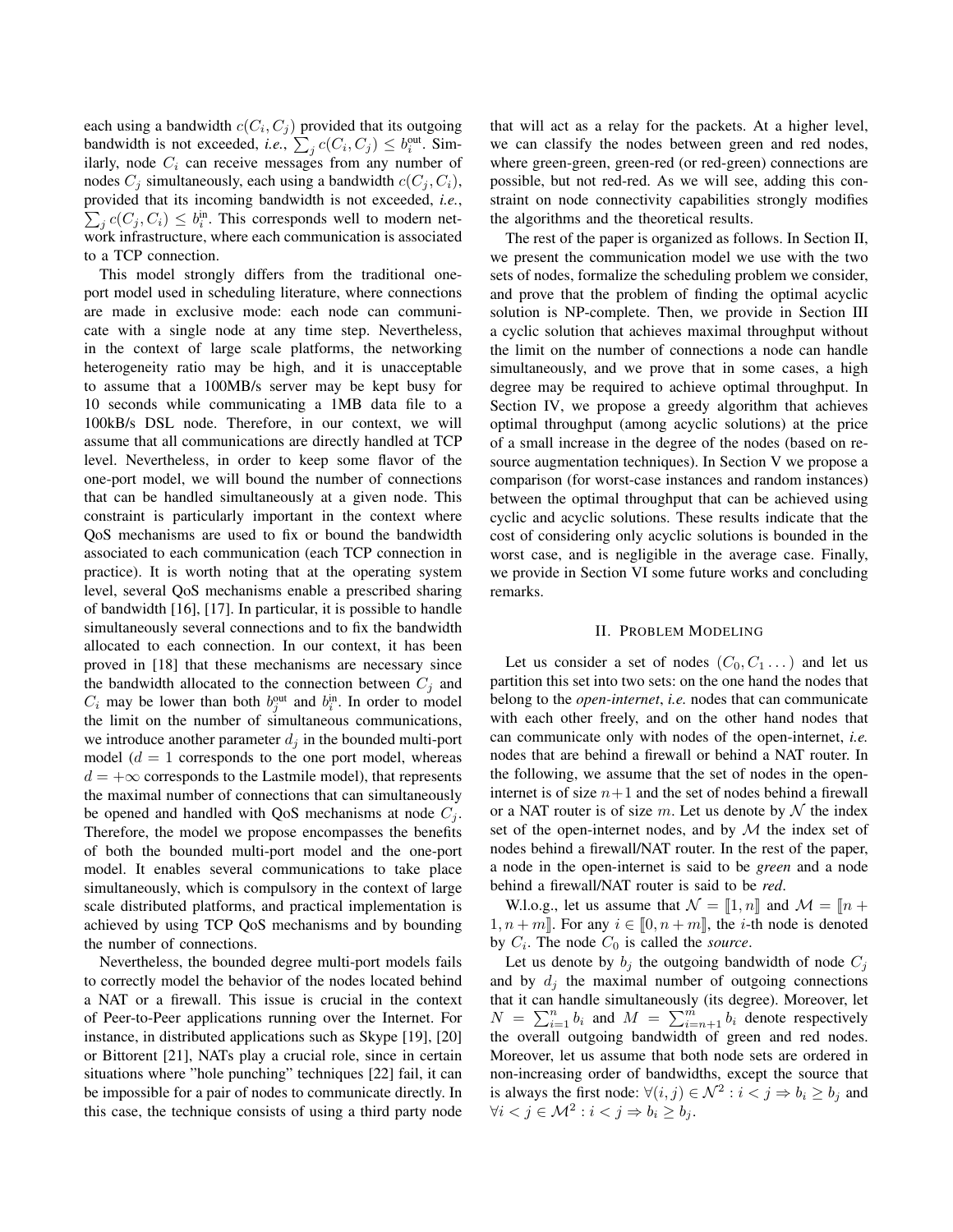Our aim is to broadcast a given message at rate (or throughput)  $T$  to all the nodes of the platform. Clearly, all nodes need to receive the message exactly once, so that all incoming bandwidths should be at least  $T$ . Therefore, in what follows, we assume that the incoming bandwidths of all nodes are larger than  $T$  and we concentrate only on outgoing communication capacities.

A broadcast scheme is given by a matrix  ${c_{i,j} |(i,j) \in \mathbb{R}}$  $[0, n+m]$ <sup>2</sup> such that:

- $\forall i \in [0, n+m]$ ,  $\sum_j c_{i,j} \leq b_i$  (bandwidth constraint)
- $\forall i \in [0, n+m], |j, c_{i,j} > 0| \le d_i$  (degree constraint)
- $\forall (i, j) \in \mathcal{M}^2$ ,  $c_{i,j} = 0$  (firewall constraint)

The *throughput* of a broadcast scheme is  $T =$  $\min_{i \in [\![1,n+m]\!]} \{maxflow(C_0 \to C_i)\}.$  For a given platform, we denote by  $T^*$  the optimal throughput. The problem of computing  $T^*$  is NP-complete, even for the special case where all nodes are green  $(m = 0)$  [8]. We are thus interested in this paper in *approximate* solutions, both in terms of throughput and resource augmentation on the degrees.

It is interesting to note that in a solution of throughput  $T$ , the bandwidth that node  $i$  can actually use is bounded by  $b'_i = \min(b_i, T d_i)$ . The throughput  $T^*(I')$  achievable on the instance  $I'$  with bandwidth  $b'_i$ , and no degree constraint is an upper bound on the optimal throughput  $T^*$ . A solution that achieves (a fraction of)  $T^*(I')$  by using an outdegree  $o_i \leq \left\lceil \frac{b'_i}{Topt(I')} \right\rceil + d$  is thus a d-resource augmentation (approximation) algorithm. The results presented in this paper are in the context of this transformation. As a consequence, we do not consider strict degree constraints, but rather analyze the outdegrees used by our solutions in terms of  $\lceil \frac{b_i}{T} \rceil$ .

As a special case, we analyze more precisely *acyclic* solutions. A broadcast scheme is said to be *acyclic* if there exists an order  $\sigma$  on the nodes such that

$$
\forall i, j \in [0, n+m], i > j \Rightarrow c_{\sigma(i), \sigma(j)} = 0.
$$

This condition states that  $\sigma(i)$ , the node at position i in the ordering  $\sigma$  cannot feed  $\sigma(j)$ , the node at position j, if  $i > j$ . For a given instance and a given order  $\sigma$ , we denote by  $T_{ac}^*(\sigma)$  the optimal acyclic scheme compatible with the order  $\sigma$ . For a given instance, we denote by  $T_{ac}^*$  the optimal acyclic throughput:

$$
T_{ac}^* = \min_{\sigma} T_{ac}^*(\sigma)
$$

#### III. CYCLIC ANALYSIS

In this section, we give a closed formula for the optimal throughput for a broadcast scheme. We then show that in an optimal broadcast scheme, a node of bandwidth  $T^*$  may have to have an arbitrary large degree, what strongly differs from the case where all the nodes are green [8]).

#### *A. Closed formula for the optimal throughput*

*Theorem 3.1:*

$$
T^* = \min(b_0, \frac{b_0 + N}{n}, \frac{b_0 + N + M}{n + m}).
$$

*Proof:* Let us first prove that  $T^* \leq$  $\min(b_0, \frac{b_0+N}{m}, \frac{b_0+N+M}{n+m})$ . Clearly  $T^* \leq b_0$ , since the whole message has been sent at least once by the source. Then, the m red nodes have to receive the message at rate  $T^*$  and therefore consume  $mT^*$  bandwidth. Since this bandwidth must come from the source and the green nodes, then  $mT^* \le b_0 + N$ . Finally, all  $n + m$  nodes must receive the whole message at rate  $T^*$  and the bandwidth must come from the source, the green and the red nodes, so that  $(m+n)T^* \leq b_0 + N + M.$ 

Let us now prove that  $T^* \ge \min(b_0, \frac{b_0+N}{m}, \frac{b_0+N+M}{n+m})$ , by building a solution of throughput  $T =$  $\min(b_0, \frac{b_0+N}{m}, \frac{b_0+N+M}{n+m})$  as a weighted sum of four types of trees (see Figure 1),

- $T_1(i, j)$  for  $i \in \mathcal{N}$  and  $j \in \mathcal{M}$ , where the source feeds red node  $j$ , red node  $j$  feeds all green nodes, and green node i feeds all other red nodes;
- $T_2(i)$ , for  $i \in \mathcal{N}$ , where the source feeds green node i, and green node i feeds all other nodes (green and red);
- $T_3(j)$ , for  $j \in \mathcal{M}$ , where the source feeds all red nodes, and red node j feeds all green nodes; and
- $T_4$  where the source feeds all green and red nodes.

Provided that none of the outgoing bandwidths of the source, the green nodes and the red nodes are exhausted, then it is always possible to add to the solution a tree  $T_1(i, j)$  of weight  $\alpha_1(i, j)$  such that the bandwidth of the source or  $C_i$  or  $C_j$  becomes 0. We first build the solution by adding greedily those trees and set  $\alpha_1 = \sum \alpha_1(i, j)$ . This process stops when no type 1 tree can be added, *i.e.*  $\alpha_1 = b_0$ ,  $n\alpha_1 = M$  or  $(m-1)\alpha_1 = N$ .

Let us consider the associated three cases:

•  $\alpha_1 = b_0$ .

The overall weight of this sum of trees is  $T = b_0 \geq T^*$ . •  $n\alpha_1 = M$ .

Provided that none of the outgoing bandwidths of the source and the green nodes are exhausted, it is always possible to add to the solution a tree  $T_2(i)$  of weight  $\alpha_2(i)$  such that the bandwidth of the source or  $C_i$ becomes 0. Let us add greedily those trees, until no type 2 tree can be added and let us set  $\alpha_2 = \sum \alpha_2(i)$ . Then,

- If the capacity of the source has been exhausted, then  $T = \alpha_1 + \alpha_2 = b_0 \ge T^*$ .
- If the capacity of the green nodes has been exhausted, then we can add to the solution the tree  $T_4$ with weight  $\alpha_4$  such that  $\alpha_1+\alpha_2+(n+m)\alpha_4 = b_0$ . Then, the overall throughput of type 1,2 and 4 trees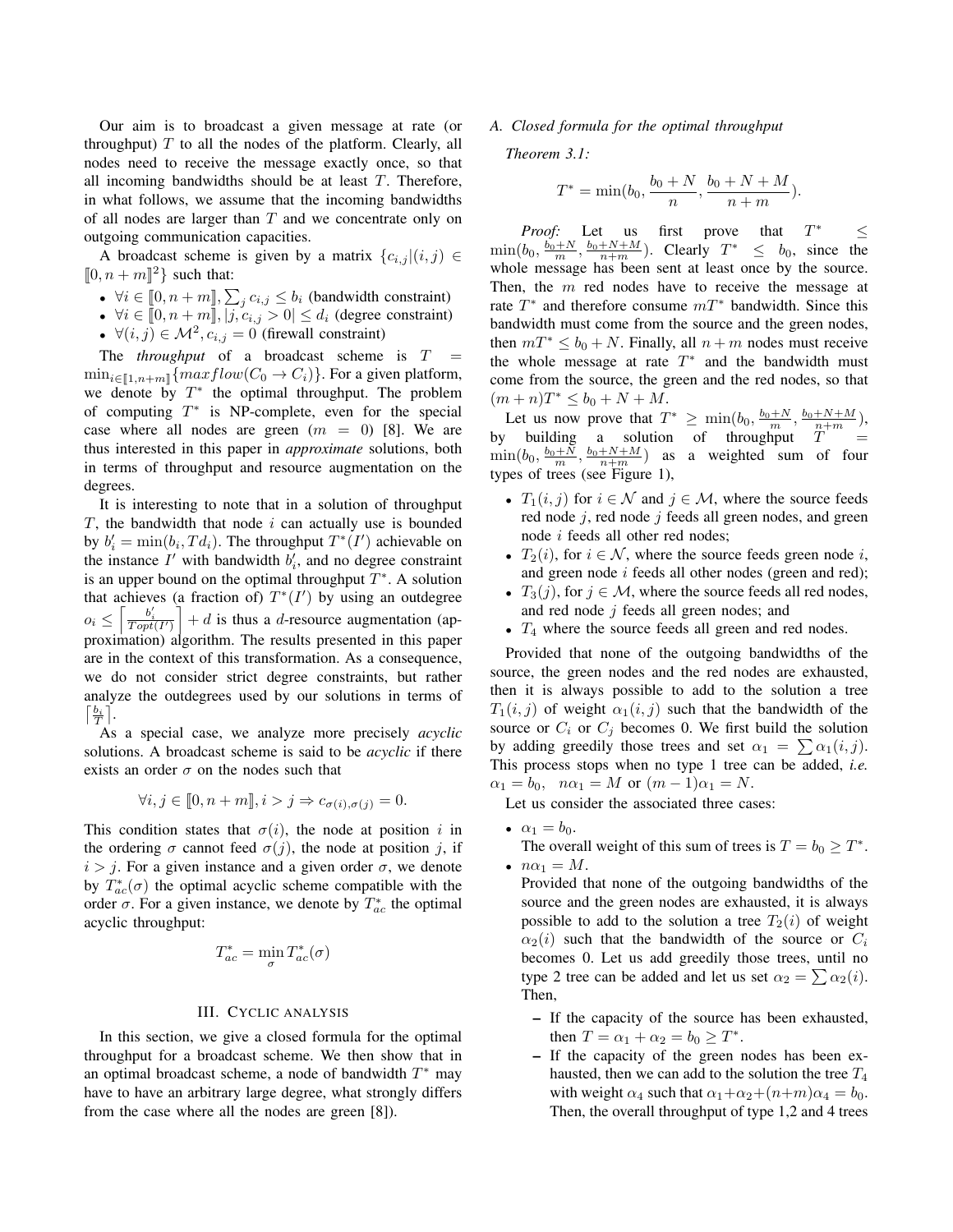

Figure 1. The four types of trees used to reach  $T^*$ .

is given by

$$
(n+m)T = n\alpha_1 + (m-1)\alpha_1 + (n+m-1)\alpha_2
$$

$$
+\alpha_1 + \alpha_2 + (n+m)\alpha_4
$$

$$
= M + N + b_0.
$$

•  $(m-1)\alpha_1 = N$ .

Provided that none of the outgoing bandwidths of the source and the red nodes is exhausted, it is always possible to add to the solution a tree  $T_3(j)$  of weight  $\alpha_3(j)$  such that the bandwidth of the source or  $C_j$ becomes 0. Let us greedily add those trees until no type 3 tree can be added, and set  $\alpha_3 = \sum \alpha_3(j)$ . Then,

- If the capacity of the source has been exhausted, then  $mT = m(\alpha_1 + \alpha_3) = (m-1)\alpha_1 + \alpha_1 + m\alpha_3 =$  $N + b_0 \ge T^*$ .
- If the capacity of the red nodes has been exhausted, then we can add to the solution the tree  $T_4$  with weight  $\alpha_4$  such that  $\alpha_1 + m\alpha_3 + (n+m)\alpha_4 = b_0$ . Then, the overall throughput of type 1,2 and 4 trees is given by

$$
(n+m)T = n\alpha_1 + n\alpha_3 + (m-1)\alpha_1 + \alpha_1
$$
  
+
$$
m\alpha_3 + (n+m)\alpha_4
$$
  
= 
$$
M + N + b_0.
$$

Therefore, in all cases,

$$
T \ge T^* = \min(b_0, \frac{b_0 + N}{n}, \frac{b_0 + N + M}{n + m}),
$$

which achieves the proof of the theorem.

# *B. Unbounded degree is necessary to achieve optimal throughput*

In [8], which corresponds to our model without the red nodes, it has been proved that there always exists a cyclic



Figure 2. High degree may be necessary to reach  $T^*$ .

solution of optimal throughput  $T^*$  such that the number of connections that needs to be opened at a node of bandwidth b is at most  $\lfloor \frac{b}{T^*} \rfloor + 2$ , *i.e.* is almost optimal (up to an additive ratio of 2) if the bandwidth  $b$  is necessary in the optimal solution.

Unfortunately, the situation strongly differs when we consider both green and red nodes, as shown in the following example. Let us assume that there is a source node with capacity  $b_0 = 1$ , one green node with capacity  $b_1 = k-1$  and k red nodes with capacity  $b_2 = \frac{1}{k}$ . Then, using Theorem 3.1,  $T^* = \min(b_0, \frac{b_0 + b_1}{k}, \frac{b_0 + b_1 + k b_2}{k+1}) = 1$  and an optimal solution is depicted in Figure 2. In this solution, the source has degree k, whereas  $\lfloor \frac{b_0}{T^*} \rfloor = 0$ , which strongly differs from the green-only case. In fact, this high degree at the source node is unavoidable to achieve a throughput of  $T^*$ . Indeed, since  $\frac{b_0 + b_1 + kb_2}{k+1} = 1$ , all bandwidth must be used and since  $\frac{b_0 + b_1}{k} = 1$ , all the bandwidth of the green nodes must be used to feed the red nodes. Therefore, the green node must be fed by all k red nodes at rate  $\frac{1}{k}$ , and the source node must feed each red node with rate  $\frac{1}{k}$ . Thus, in some cases, in order to reach the optimal acyclic throughput, the degree of a given node with bandwidth  $b$  may be arbitrarily larger than  $\lfloor \frac{b_0}{T^*} \rfloor$ , what strongly contrasts with the green-only case.

In what follows, we will prove that this property does not hold true in the acyclic case and that it is always possible to achieve the optimal acyclic throughput with degree at most  $\lfloor \frac{b_0}{T^*} \rfloor + 2$ . Then, we will prove a worst case ratio between the acyclic and the cyclic throughput and show through simulations that the situation is even better in practice, and that optimal acyclic and cyclic throughputs are very close.

# IV. ACYCLIC ANALYSIS

In order to design broadcast schemes with reasonably low degree, we study in this section only *acyclic* broadcast schemes. We start by proving dominance relations in order to characterize optimal acyclic schemes, and then propose an algorithm for testing if a given value  $T$  is achievable using an acyclic scheme. This algorithm can combined to a binary search to find the optimal acyclic throughput. We also prove that the solutions computed by this algorithm have low degree. Furthermore, we analyze the worst-case ratio between optimal acyclic and cyclic solutions, to prove that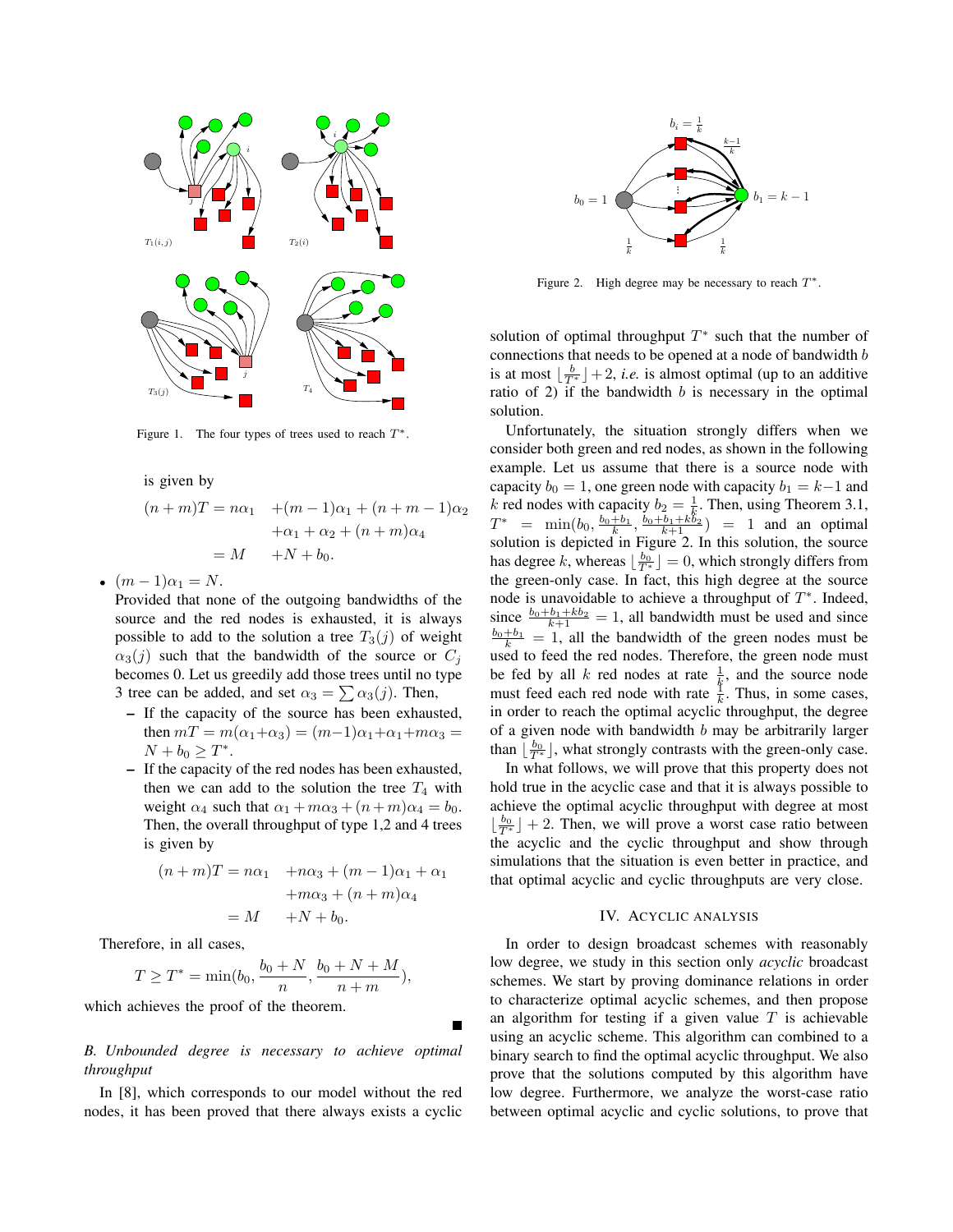our algorithm is an approximation algorithm for the original problem.

# *A. Dominance relations*

An ordering  $\sigma$  is said to be *increasing* if its restriction to  $N$  is the identity on  $N$ , and its restriction to  $M$  is the identity on M. This means that nodes of the same color are ordered by non-increasing order on their bandwidth.

*Lemma 4.1:*

$$
T_{ac}^* = \min_{\sigma: \text{increasing}} \{ T_{ac}^*(\sigma) \}.
$$

Due to space limitation, the proof of the Lemma has been moved to the Appendix.

An increasing order can be naturally encoded by a binary word  $\pi$  with n letters  $\bigcirc$  (corresponding to green nodes) and m letters  $\Box$  (corresponding to red nodes): it is sufficient to specify if  $\sigma(i)$  belongs to N or to M. We denote by  $|\pi|$  the length of the word  $\pi$ , and by *green*( $\pi$ ) (resp. *red*( $\pi$ )) the number of letters  $\bigcirc$  (resp.  $\square$ ) in  $\pi$ .  $\pi' \sqsubseteq \pi$  (resp.  $\pi' \sqsubset \pi$ ) means that  $\pi'$  is a prefix (resp. a strict prefix) of  $\pi$ . At last,  $\pi[i]$  denotes the prefix of length i of  $\pi$ .

From now on, when no confusion is possible,  $\pi$  will be identified with its corresponding increasing order. For instance,  $T_{ac}^*(\pi)$  corresponds to the optimal acyclic throughput associated with the order encoded by  $\pi$ . A word  $\pi$  is said to be *valid* (with respect to an instance I and a throughput T) if  $T_{ac}^*(\pi) \geq T$ .

A solution c is said to be *conservative* with respect to order  $\sigma$ , if there is no quadruple of distinct indices  $i, j, k, l$ , such that  $i < k < l$  and  $j < k < l$ ,  $\sigma(i) \in M$ ,  $\sigma(j), \sigma(k), \sigma(l) \in \mathcal{N}$ , and  $c_{\sigma(j), \sigma(k)} > 0$  and  $c_{\sigma(i), \sigma(l)} > 0$ simultaneously.

The idea behind this definition is to consider solutions which feed the green nodes from red nodes whenever it is possible. Indeed, the firewall constraint prevents transfer from red nodes to red nodes: transfer from green nodes is thus a valuable resource, and it is a "waste" to use it to feed green nodes when it is not necessary. This means that when creating a *conservative* solution incrementally (by satisfying the nodes in a given order  $\sigma$ ), there is no choice for the type of nodes which should feed the next node to add: a red node must be fed by green nodes (because of the firewall constraint), and a green node should be fed by a red node as long as some of them have remaining outgoing capacity.

*Lemma 4.2:* For every order σ there exists a *conservative* solution c that achieves  $T_{ac}^*(\sigma)$ .

Due to space limitation, the proof of the Lemma has been moved to the Appendix.

Given a throughput T, and a coding word  $\pi$  with  $0 \leq$  $i \leq n$  letters  $\bigcirc$  and  $0 \leq j \leq m$  letters  $\Box$ , let  $\mathcal{C}_{\pi}$ be the set of partial conservative solutions on the partial increasing order encoded by  $\pi$  (that feeds nodes  $C_1, \ldots, C_i$ and  $C_{n+1}, \ldots, C_{n+j}$ ).

All partial conservative solutions of  $C_{\pi}$  have the same amount of available throughput of each type. Let us denote by  $G(\pi)$  (respectively  $R(\pi)$ ) the green (respectively red) bandwidth available at the end of the partial solutions of  $C_{\pi}$ . G and R satisfy the following recursive equations:

$$
G(\epsilon) = b_0,
$$
  
\n
$$
R(\epsilon) = 0,
$$
  
\n
$$
G(\pi \Box) = G(\pi) - T,
$$
  
\n
$$
R(\pi \Box) = R(\pi) + b_{n+j+1},
$$
  
\n
$$
G(\pi \bigcirc) = G(\pi) + b_{i+1} - \max(0, T - R(\pi)),
$$
  
\n
$$
R(\pi \bigcirc) = \max(0, R(\pi) - T).
$$

The values  $G$  and  $R$  encompass all the capacity constraints of solutions in  $\mathcal{C}_{\pi}$ . Indeed, it is easy to see that a coding word  $\pi$  is valid for a throughput T if and only if

for all prefixes 
$$
\pi' \square
$$
 of  $\pi$ ,  $G(\pi') \geq T$   
for all prefixes  $\pi' \bigcirc$  of  $\pi$ ,  $G(\pi') + R(\pi') \geq T$ 

Another parameter that is common to each partial conservative solution of  $C_{\pi}$  is  $W(\pi)$ , the amount of transfer going from  $\mathcal N$  to  $\mathcal N$ . This parameter satisfies the following recursive equations

$$
W(\epsilon) = 0,
$$
  
\n
$$
W(\pi \Box) = W(\pi),
$$
  
\n
$$
W(\pi \bigcirc) = W(\pi) + \max(0, T - R(\pi)).
$$

From above, we obtain

$$
R(\pi) = b_{n+1} + \ldots + b_{n+j} - i \cdot T + W(\pi) \tag{1}
$$

$$
G(\pi) = b_0 + b_1 + \ldots + b_i - j \cdot T - W(\pi), \quad (2)
$$

and thus  $G(\pi) + R(\pi) = \sum_{k=0}^{green(\pi)} b_k + \sum_{k=n+1}^{n+1+red(\pi)} b_k$  –  $|\pi|T$ .

#### *B. Greedy algorithm*

In this section, we present Algorithm 1 for testing if a given throughput  $T$  is feasible for an instance. It works by iteratively building a partial conservative solution  $\pi$ , deciding at each step how to extend the partial solution (by  $\cap$  or by  $\square$ ). This decision is made greedily, by choosing  $\Box$  whenever it is possible. The algorithm is forced to take  $\bigcirc$  (see line 15):

- when it is not possible to choose  $\Box$  at the current step  $(G(\pi) < T);$
- or when choosing  $\Box$  would make it impossible to continue afterwards  $(G(\pi \Box) + R(\pi \Box) < T)$ .

Of course, if all red nodes have been used (line 7), the algorithm chooses  $\bigcap$ . Another special case is when only one red node is left. In that case (see lines 9-14), the algorithm chooses at each step the node with the largest  $b_i$  (unless it is red and  $G(\pi) < T$ ).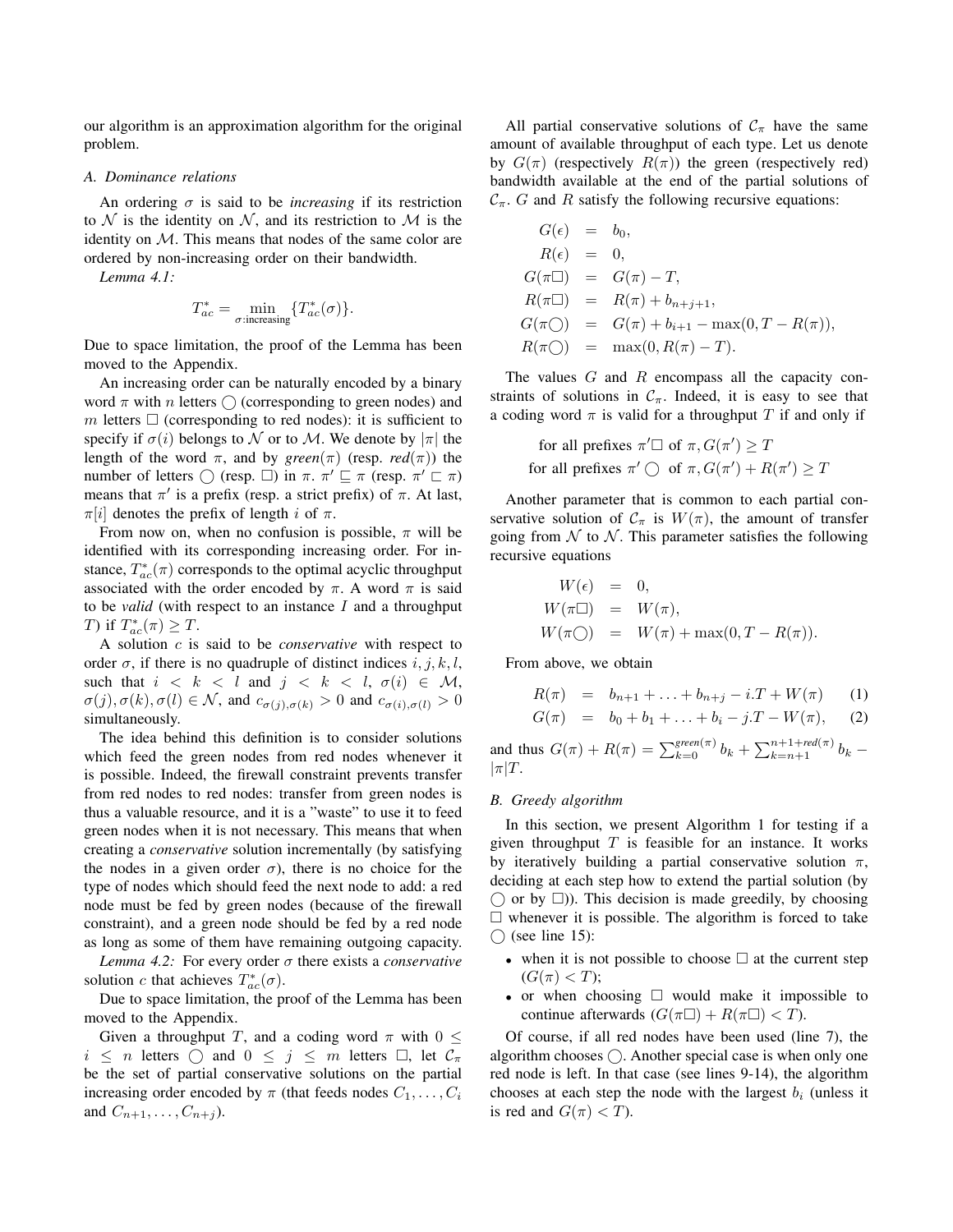Algorithm 1 GreedyTest  $(T)$ 

1:  $\pi \leftarrow \epsilon$ 2: while  $|\pi| < n + m$  do<br>3: if  $G(\pi) + R(\pi) < T$ if  $G(\pi) + R(\pi) < T$  then return FAIL 4:  $i \leftarrow green(\pi); j \leftarrow red(\pi)$ <br>5: **if**  $i = n$  **then** if  $i = n$  then 6:  $\pi \leftarrow \pi \Box$ <br>7: **else if**  $i =$ else if  $j = m$  then 8:  $\pi \leftarrow \pi$   $\bigcirc$ <br>9: **else if**  $i = n$ 9: **else if**  $j = m - 1$  then<br>10: **if**  $G(\pi) < T$  or  $b_{n+i}$ **if**  $G(\pi) < T$  or  $b_{n+j+1} < b_{i+1}$  **then** 11:  $\pi \leftarrow \pi \bigcirc$ <br>12: **else** else 13:  $\pi \leftarrow \pi$ <br>
14: **end if** end if 15: **else if**  $G(\pi) < T$  or  $G(\pi \Box) + R(\pi \Box) < T$  then 16:  $\pi \leftarrow \pi \bigcirc$ <br>17: **else** else 18:  $\pi \leftarrow \pi \square$ <br>19: **end if** end if 20: **if**  $G(\pi) < 0$  then return FAIL 21: end while 22: return  $\pi$ 

In the rest of this section, we prove that this algorithm finds an optimal acyclic solution. The first lemma expresses the fact that this algorithm uses green nodes as late as possible, and is as conservative as possible.

*Lemma 4.3:* Let  $\pi_k$  be the value of  $\pi$  in Algorithm 1 when the k-th green node has just been added to  $\pi$ .  $(green(\pi_k) = k$ , and  $\pi_k$  ends with a ()).

If  $red(\pi_k) < m - 1$ , then for every  $\pi'_k$  ending with a  $\bigcirc$ such that  $green(\pi_k') = k$ , we have:

 $W(\pi'_k) \ge W(\pi_k)$  and  $red(\pi'_k) \le red(\pi_k)$ .

Due to space limitation, the proof of the Lemma has been moved to the Appendix.

We are now ready to prove the main theorem.

*Theorem 4.4:* Given an instance I and a throughput T, Algorithm 1 returns a valid word (a word  $\pi$  such that  $T_{ac}^*(\pi) \geq T$ ) if and only if T is feasible for this instance  $(T_{ac}^* \geq T).$ 

*Proof:* The first implication is trivial, since the tests performed at each step of Algorithm 1 ensure that the word returned is always valid.

For the reverse implication, we prove that if Algorithm 1 fails to find a solution, then there does not exist a valid ordering of the nodes with respect to throughput  $T$ . According to Lemmas 4.1 and 4.2, we only consider encoding words.

Let  $\omega$  be the partial solution builded by Algorithm 1 (before it failed), and let  $i = green(\omega)$  and  $j = red(\omega)$ .

There are four different cases to consider:

•  $j < m - 1$  and  $\omega$  ends with  $\bigcirc$ .

Since Algorithm 1 failed after  $\omega$ ,  $G(\omega) + R(\omega) < T$ . On the other hand,  $G(\omega) \ge b_i$ , what implies  $b_i < T$ and  $\forall k \geq i, b_k < T$ .

Let  $\pi$  be an encoding word, and let us consider the largest sub-word  $\pi'$  such that  $red(\pi') = red(\omega)$ . If *green*( $\pi'$ ) < *green*( $\omega$ ), then there exists a word  $\rho \sqsubseteq \pi$ such that  $green(\rho) = green(\omega)$  and  $red(\rho) > red(\omega)$ . Since this violates the conclusions of Lemma 4.3,  $\pi$  is not valid.

If  $green(\pi') \geq green(\omega)$ , then

$$
G(\pi') + R(\pi') = G(\omega) + R(\omega) + \sum_{k=i+1}^{green(\pi')} (b_k - T)
$$
  
 
$$
\leq G(\omega) + R(\omega) < T.
$$

In conclusion,  $G(\pi') < T$  and thus  $\pi$  is not valid.

•  $j \leq m - 1$  and  $\omega$  ends with  $\Box$ .

Because of the test at line 15, this implies that the last  $\Box$  was added by the instruction on line 6, and thus  $green(\omega) = n$ .

Let  $\pi$  be an encoding word. We can decompose  $\omega$  and  $\pi$ as  $\omega' \bigcirc \Box^a$  and  $\pi' \bigcirc \Box^b$ , and we can apply Lemma 4.2 to words  $\omega' \bigcirc$  and  $\pi' \bigcirc$ 

$$
W(\omega) = W(\omega') \le W(\pi') = W(\pi)
$$

Since  $green(\omega) = n$  and since Algorithm 1 failed, then either  $G(\omega)+R(\omega) < T$  or  $G(\omega \square) < 0$ . In both cases,  $G(\omega) < T$ , and since  $G(\omega) = N - jT - W(\omega)$ , we get  $N < mT + W(\pi)$ , and thus  $G(\pi) < 0$ . Hence  $\pi$  is not valid.

•  $j = m$ .

(*due to space limitation, the proof has been moved to the Appendix*)

•  $j = m - 1$  and  $\omega$  ends with  $\bigcap$ . (*due to space limitation, the proof has been moved to the Appendix*)

The output of Algorithm 1 is an encoding word, an ordering in which to satisfy the nodes, together with the amounts of red or green bandwidth used for this purpose, but not the actual values of  $c_{i,j}$ . There are several possibilities for the  $c_{i,j}$ . However, in order to prove bounds on the degree of the nodes, we will feed each node by the earliest possible nodes with unused upload bandwidth.

*Theorem 4.5:* From the word  $\pi$  given by Algorithm 1, it is possible to build a broadcast scheme such that

- for every red node  $j \in \mathcal{M}$ , outdegree  $d_j$  is bounded:  $d_j \leq \left\lceil \frac{b_j}{T} \right\rceil + 1;$
- for at most one green node i,  $d_i \leq \left\lceil \frac{b_i}{T} \right\rceil + 3;$
- for the other green nodes,  $d_i \leq \left\lceil \frac{b_i}{T} \right\rceil + 2$ .

*Proof:* Because red nodes can only upload to green nodes, and green nodes always receive from the earliest red node available, we have that every red node uploads to a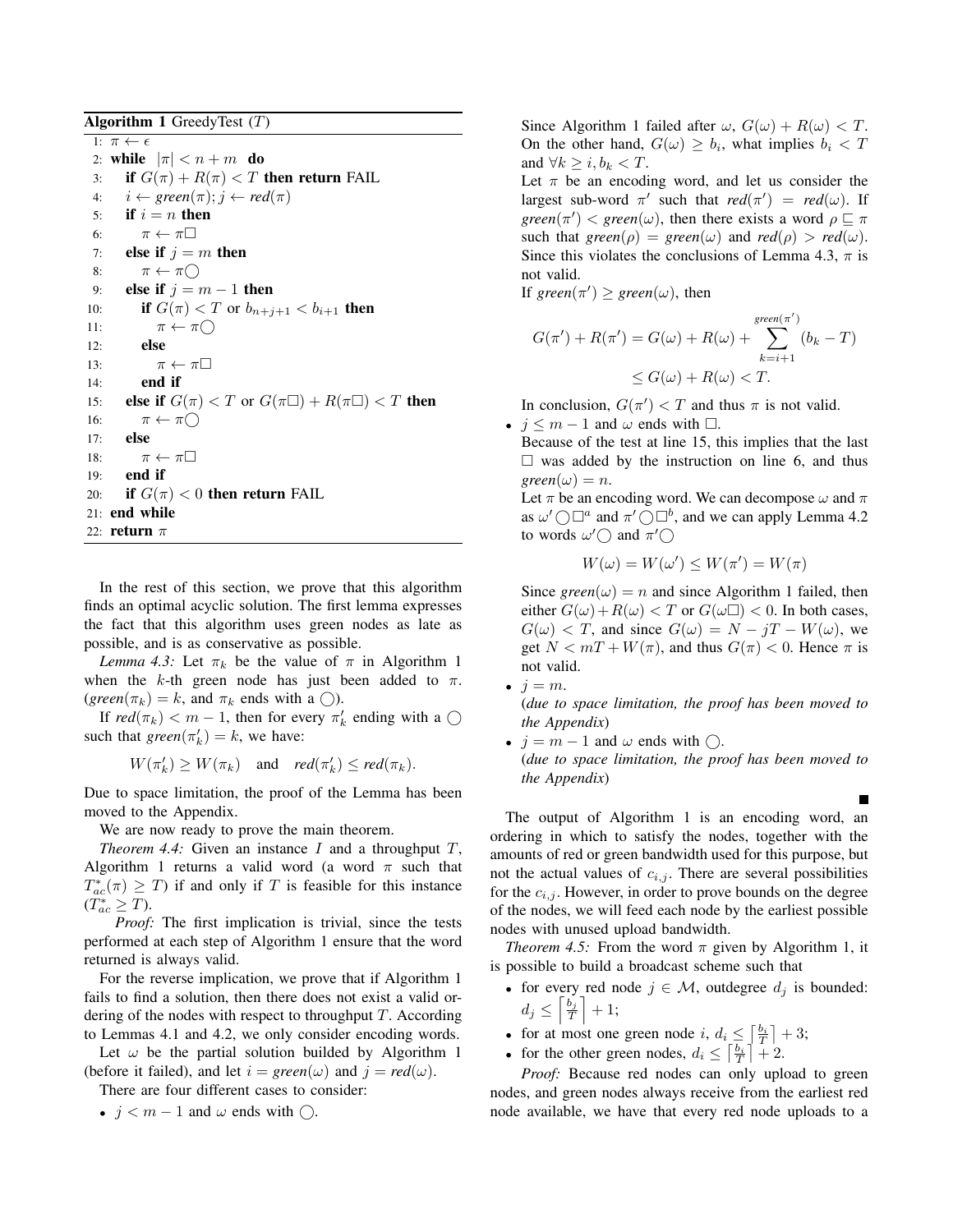

Figure 3. Repartition of the upload of nodes. A red node feeds at most 2 nodes partially (first example). A green node that is the first to feed the last red node (second example). General case for a green node (last example).

consecutive interval of green nodes. So at most 2 nodes will be partially fed by a specific red node: the first and the last one of the interval (see first example of Figure 3).

Now consider a green node i. Because Algorithm 1 rather chooses red nodes when it is possible, as long as there is enough green bandwidth available, node  $i$  will feed a consecutive interval of red nodes. When the amount of green upload available gets low, there are two cases to consider:

- $\bullet$  *i* is the earliest green node that feeds the last red node. The sequence of nodes fed by  $i$  is a sequence of red nodes, then a sequence of green nodes, then the last red node and another sequence of green nodes (see second example of Figure 3). Since conservatism implies that  $R(\pi \cap) = 0$  after feeding a green node from node i, a partially fed green node can only take place as the first node after red nodes. Hence, the only nodes partially fed by  $i$  are the first one, the last one and the opening nodes of the green sequences. In total, at most 4 nodes are partially fed by node i.
- Otherwise (see last example of Figure 3). Algorithm 1 feeds red nodes with the upload of  $i$  as long as there is enough bandwidth. At one point,  $G +$  $R+r_{\text{next}} < 2T$ , where  $r_{\text{next}}$  is the bandwidth of the next red node to be fed. Let  $\beta$  be the remaining bandwidth of node i at that point. By the definition of  $G, \beta \leq$ G. At this moment, the algorithm decides to switch to green nodes. Green nodes are fed using red bandwidth at first. If any green node is fed using  $\alpha = T - R$ upload from  $i$ , the remaining upload of  $i$  is equal to  $\beta - \alpha \leq G + R - T \leq T - r_{\text{next}} \leq T$ . Thus, the next node fed by  $i$  uses all the remaining bandwidth of node  $i.$  Hence, node  $i$  feeds partially at most 3 nodes: the first node, one green node and the last node.

# *C. Throughput associated to a given node sequence*

For a given instance I and a given sequence  $\pi$ , it is possible to give a formula for the throughput achievable by this sequence. Let  $g_i = \text{green}(\pi[i])$  and  $bg_i = \sum_{k=1}^{g_i} b_k$  be the output bandwidth of the first  $g_i$  green nodes (define  $r_i$ and  $br_i$  similarly).

*Theorem 4.6:*

$$
T_{ac}^*(\pi) = \min_{i \ge j} \frac{b_0 + bg_i + br_j}{g_{i+1} + r_{j+1}}.
$$

*Proof:* Throughput  $T$  is achievable with the sequence  $\pi$  if and only if there exists a non-decreasing sequence  $(t_i)_{0\leq i\leq n+m}$  (which represents the transfer from N to N in the prefix of length  $i$ ) such that

 $\forall i, \quad b_0 + bg_i - t_i \geq Tr_{i+1}$  feed the red nodes, and  $\forall i, \quad br_i + t_i > T q_{i+1} \quad \text{feed the green nodes.}$ 

It  $T$  is achievable, then by the asumption on the  $t_i$ s, we have  $\forall i, \forall j \leq i, t_i \geq T g_{j+1} - b r_j$ , which can be combined with the first inequality to yield to  $\forall j \leq i, Tr_{i+1} \leq b_0 +$  $bg_i - Tg_{j+1} + br_j$ . Hence  $T_{ac}^*(\pi) \le \min_{i \ge j} \frac{b_0 + b g_i + br_j}{g_{i+1} + r_{j+1}}$  $\frac{y_0+og_i+or_j}{g_{i+1}+r_{j+1}}$ .

Furthermore, it is easy to see that the throughput  $\min_{i \geq j} \frac{b_0 + bg_i + br_j}{g_{i+1} + r_{j+1}}$  $\frac{a_0 + b_0 i + b r_j}{a_{i+1} + r_{j+1}}$  is achievable, since sequence  $t_i$  =  $\max_{j\leq i} T_{\pi}g_{j+1} - br_j$  is non-decreasing and satisfies both inequalities. Hence the second inequality on  $T_{ac}^*(\pi)$  also holds.

## V. ACYCLIC VS CYCLIC

In this section, we compare the optimal acyclic throughput with the optimal (cyclic) throughput. On the one hand we show that the ratio  $\frac{T_{ac}^*}{T^*}$  can be as small as  $\frac{5}{7}$  for some (smallsize) instances and as small as  $\frac{1+\sqrt{41}}{8}$  for some arbitrary large instances. On the other hand, we show that this ratio is larger than  $\frac{1}{2}$  for any instance. Then, by studying the instances that are hard for the acyclic scheme, we explain why we conjecture that  $\frac{T_{ac}^*}{T^*} \geq \frac{5}{7}$  holds true for any instance. Finally we present experimental results on the ratio  $\frac{T_{ac}^*}{T^*}$  on random instances, that prove that acyclic solutions provide very good results in practice.

#### *A. First Bounds*

*Theorem 5.1:* There exists an instance such that

$$
\frac{T_{ac}^*}{T^*} = \frac{5}{7}.
$$

*Proof:* Let us consider the following instance consisting of one source of throughput 1, one green node of throughput 1+2 $\epsilon$  and two red nodes with throughput of 1/2− $\epsilon$  each. For this instance,  $T^* = 1$  (see Theorem 3.1). There also exist 3 increasing orderings  $\sigma_1 = 123, \sigma_2 = 213$  and  $\sigma_3 = 231$ . Ordering  $\sigma_1$  achieves a throughput of  $T_{ac}^*(\sigma_1) = (2/3).(1 + \sigma_1)$  $\epsilon$ ) and ordering  $\sigma_2$  achieves a throughput of  $T_{ac}^*(\sigma_2) = 3/4 \epsilon/2$  (see Figure 4). The throughput of the last ordering is always smaller than the maximum of the two previous ones. When  $\epsilon = 1/14$ , orderings  $\sigma_1$  and  $\sigma_2$  achieve the same throughput:  $T_{ac}^* = 5/7$ .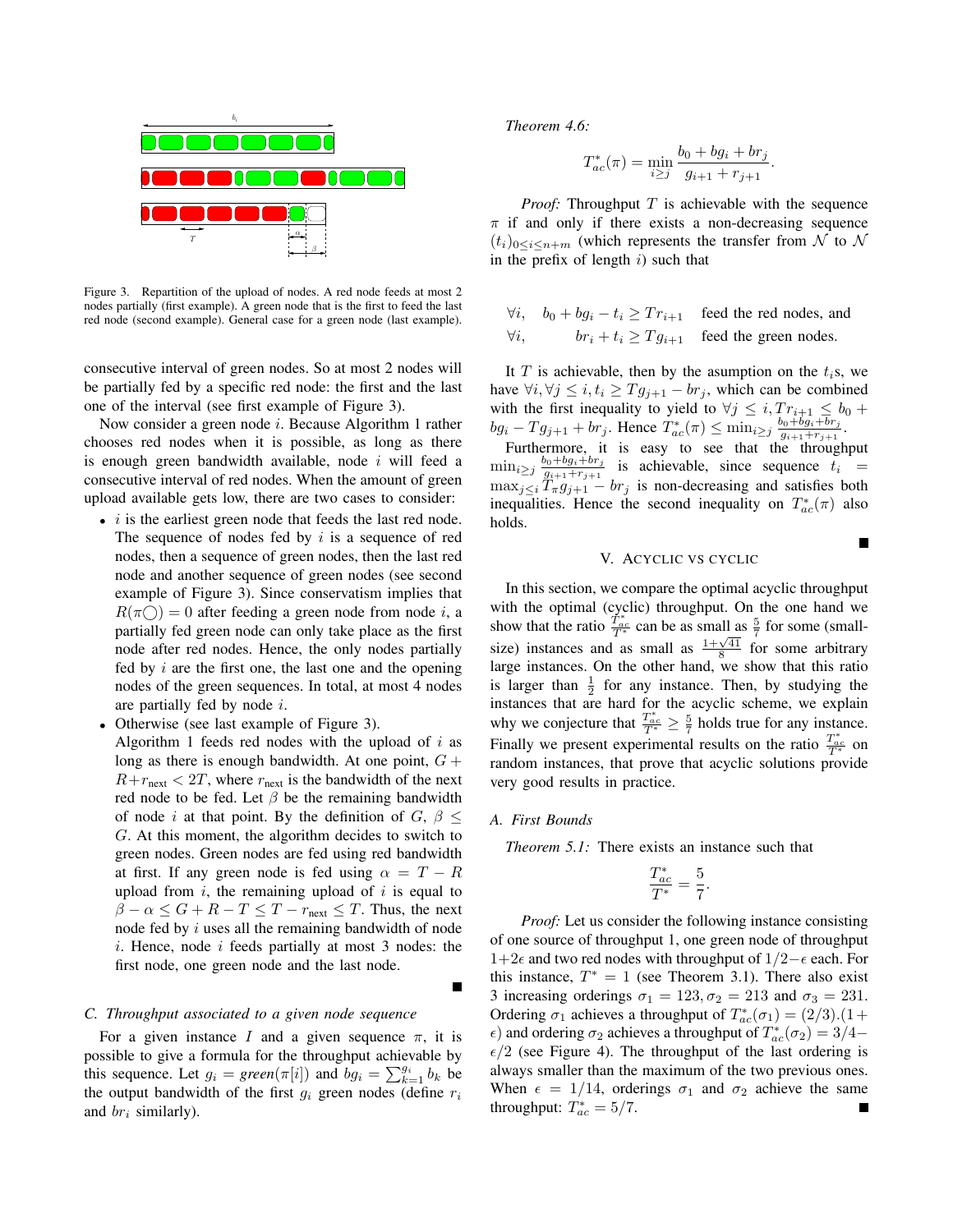

Figure 4. Optimal acyclic schemes of  $\sigma_1$  and  $\sigma_2$ .





Figure 5. Worst case ratio between cyclic and acyclic optimal solutions on tight homogeneous instances. The bottom plane is  $\frac{5}{7} \approx 0.714$ .

*Theorem 5.2:* For every  $\epsilon > 0$  and every  $K \in \mathbb{N}$ , there exist instances with at least  $K$  green nodes and  $K$  red nodes such that

$$
\frac{T_{ac}^*}{T^*} \le \frac{1+\sqrt{41}}{8} + \epsilon \approx 0.925 + \epsilon.
$$

Due to space limitations, the proofs of the theorem is omitted here and can be found in the Appendix.

An instance is said to be *homogeneous* if all green nodes except the source have the same throughput  $q$  and all red nodes have the same throughput  $r$ . An instance is said to be *tight* if  $b_0 = \frac{b_0 + N + M}{n+m} = T^*$  (*i.e.* if no bandwidth can be wasted in the optimal cyclic solution). Observe that the instances given in the proofs of Theorems 5.1 and 5.2 are tight and homogeneous. Due to space limitations, the proofs of the following lemma, that state that we can restrict the search of worst case to homogeneous and tight instances, and the proof of the following theorem that provides a lower bound for the worst case ratio, can be found in the Appendix.

*Lemma 5.3:* Let  $\alpha > 0$ . If for every tight homogeneous instance,  $\frac{T_{ac}}{T^*} \ge \alpha$ , then for every instance  $\frac{T_{ac}}{T^*} \ge \alpha$ . *Theorem 5.4:* For any instance,  $\frac{T_{ac}^*}{T^*} \ge \frac{1}{2}$ .

#### *B. Worst-case exploration*

We conjecture that the bound  $\frac{5}{7}$  for the ratio  $\frac{T_{ac}^*}{T^*}$  given in Theorem 5.1 is tight (*i.e.*, the bound of Theorem 5.4 can be improved to  $\frac{5}{7}$ ). Figure 5 shows the worst-case ratio for all tight and homogeneous instances, for  $n$  and  $m$  between



Figure 6. Average ratio between cyclic and acyclic optimal solutions on randomly generated instances

0 and 100. Thanks to Lemma 5.3, this figure gives strong intuitions that  $\frac{T_{ac}^*}{T^*} \leq \frac{5}{7}$  for all instances. It is also possible to observe the result of Theorem 5.1: when  $m \simeq \frac{\sqrt{41}-3}{8}n$ (for example  $n = 100$  and  $m = 42$ ), the ratio remains below 1, even for large values of  $n$  and  $m$ .

# *C. Average case exploration*

We also analyze the average ratio between acyclic and cyclic throughput on randomly generated instances. The bandwidth values of the nodes is generated with a uniform distribution between 1 and 100, and each node is independently chosen to be a "green" node with probability  $p$ (and red with probability  $(1 - p)$ ). The results are shown on Figure 6, for different numbers of nodes and different values of p. For each set of parameters, 1000 random instances were generated, and the figures show average values and confidence intervals at 5%.

These simulations show that random instances with a large proportion of green nodes are slightly more difficult. Nevertheless, even on instances with a large proportion of green nodes, the throughput of the acyclic solution is very close to the optimal (cyclic) throughput.

## VI. CONCLUSIONS

We have considered the problem of broadcasting a large message in a large scale distributed network, in the case where some participating nodes lie behind firewalls and cannot communicate directly, but rather need to use as gateways nodes that lie in the open-Internet. The impact of the presence of nodes behind firewalls and NATs, although widely observed in P2P networks, has not been widely studied from a theoretical point of view. In this paper, we prove that when we consider the problem of maximizing the rate of the broadcast operation while minimizing the number of TCP connections opened at each node, the results strongly differ from the case of the fully open-Internet case. On the other hand, we prove that restricting the search to acyclic solutions is efficient for the design of both low degree and high throughput solutions.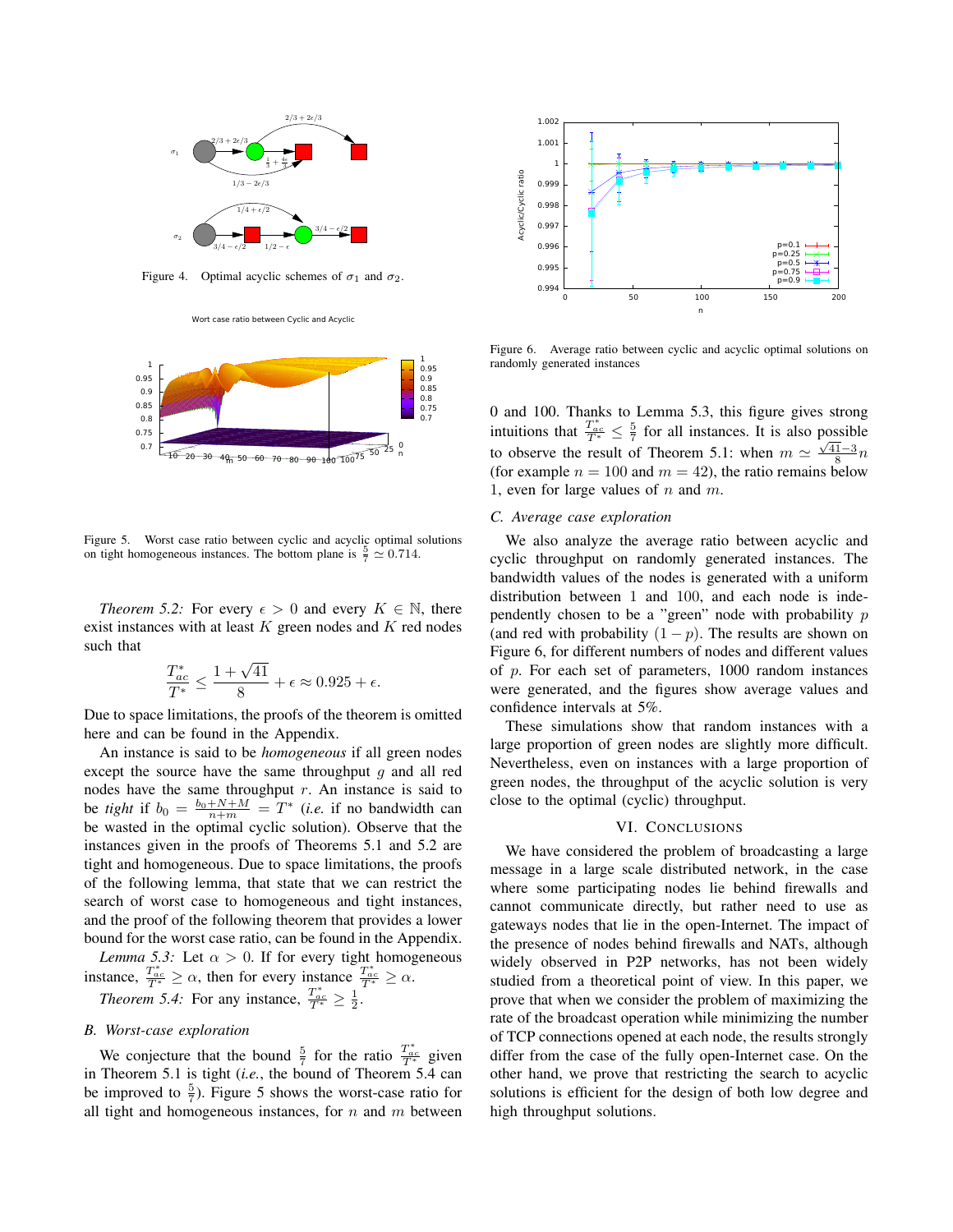#### **REFERENCES**

- [1] X. Zhang, J. Liu, B. Li, and Y. Yum, "CoolStreaming/DONet: A data-driven overlay network for peer-to-peer live media streaming," in *Proceedings IEEE INFOCOM 2005. 24th Annual Joint Conference of the IEEE Computer and Communications Societies*, vol. 3, 2005.
- [2] L. Vu, I. Gupta, J. Liang, and K. Nahrstedt, "Mapping the PPLive network: Studying the impacts of media streaming on P2P overlays," *Department of Computer Science, University of Illinois at Urbana-Champaign, Tech. Rep. UIUCDCS*, pp. 2006–275.
- [3] M. Castro, P. Druschel, A. Kermarrec, A. Nandi, A. Rowstron, and A. Singh, "SplitStream: high-bandwidth multicast in cooperative environments," *ACM SIGOPS Operating Systems Review*, vol. 37, no. 5, pp. 298–313, 2003.
- [4] S. Johnsson and C. Ho, "Optimum broadcasting and personalized communication in hypercubes," *IEEE Transactions on Computers*, vol. 38, no. 9, pp. 1249–1268, 1989.
- [5] J. Watts and R. Geijn, "A pipelined broadcast for multidimensional meshes," *Parallel Processing Letters*, vol. 5, no. 2, pp. 281–292, 1995.
- [6] Y. Tseng, S. Wang, and C. Ho, "Efficient broadcasting in wormhole-routed multicomputers: anetwork-partitioning approach," *IEEE Transactions on Parallel and Distributed systems*, vol. 10, no. 1, pp. 44–61, 1999.
- [7] L. Massoulie, A. Twigg, C. Gkantsidis, and P. Rodriguez, "Randomized decentralized broadcasting algorithms," in *IEEE INFOCOM 2007. 26th IEEE International Conference on Computer Communications*, 2007, pp. 1073–1081.
- [8] O. Beaumont, L. Eyraud-Dubois, and S. Agrawal, "Broadcasting on large scale heterogeneous platforms under the bounded multi-port model," in *Parallel & Distributed Processing (IPDPS), 2010 IEEE International Symposium on*. IEEE, 2010, pp. 1–11.
- [9] J. Rosenberg, R. Mahy, and P. Matthews, "Traversal using relays around nat (turn): Relay extensions to session traversal utilities for nat (stun)," 2010.
- [10] T. Ng and H. Zhang, "Predicting internet network distance with coordinates-based approaches," in *IEEE INFOCOM 2002*, New York, NY, USA, 2002, pp. 170–179.
- [11] J. Ledlie, P. Gardner, and M. Seltzer, "Network coordinates in the wild," in *4th USENIX Symposium on Networked Systems Design & Implementation*, 2007, pp. 299–311.
- [12] F. Dabek, R. Cox, F. Kaashoek, and R. Morris, "Vivaldi: a decentralized network coordinate system," in *SIGCOMM '04: Proceedings of the 2004 conference on Applications, technologies, architectures, and protocols for computer communications*. New York, NY, USA: ACM, 2004, pp. 15–26. [Online]. Available: http://doi.acm.org/10.1145/ 1015467.1015471
- [13] V. Ramasubramanian, D. Malkhi, F. Kuhn, M. Balakrishnan, A. Gupta, and A. Akella, "On the treeness of internet latency and bandwidth," in *SIGMETRICS '09: Proceedings of the eleventh international joint conference on Measurement and modeling of computer systems*. New York, NY, USA: ACM, 2009, pp. 61–72.
- [14] O. Beaumont, L. Eyraud-Dubois, and Y. Won, "Using the lastmile model as a distributed scheme for available bandwidth prediction," in *Proceedings of the EuroPar 2011 conference*, 2011.
- [15] B. Hong and V. Prasanna, "Distributed adaptive task allocation in heterogeneous computing environments to maximize throughput," *International Parallel and Distributed Processing Symposium*, 2004.
- [16] M. A. Brown, "Traffic Control HOWTO. Chapter 6. Classless Queuing Disciplines," *http://tldp.org/HOWTO/Traffic-Control-HOWTO/classless-qdiscs.html*, 2006.
- [17] B. Hubert *et al.*, "Linux Advanced Routing & Traffic Control. Chapter 9. Queueing Disciplines for Bandwidth Management," *http://lartc.org/lartc.pdf*, 2002.
- [18] O. Beaumont and H. Rejeb, "On the importance of bandwidth" control mechanisms for scheduling on large scale heterogeneous platforms," in *Parallel & Distributed Processing (IPDPS), 2010 IEEE International Symposium on*. IEEE, pp. 1–12.
- [19] S. Baset and H. Schulzrinne, "An analysis of the skype peer-to-peer internet telephony protocol," *Arxiv preprint cs/0412017*, 2004.
- [20] S. Guha, N. Daswani, and R. Jain, "An experimental study of the skype peer-to-peer voip system," in *Proceedings of IPTPS*, vol. 6, 2006.
- [21] R. Jimenez, F. Osmani, and B. Knutsson, "Connectivity properties of mainline bittorrent dht nodes," in *Peer-to-Peer Computing, 2009. P2P'09. IEEE Ninth International Conference on*. IEEE, 2009, pp. 262–270.
- [22] P. Srisuresh, B. Ford, and D. Kegel, "State of peer-topeer (p2p) communication across network address translators (nats)," 2008.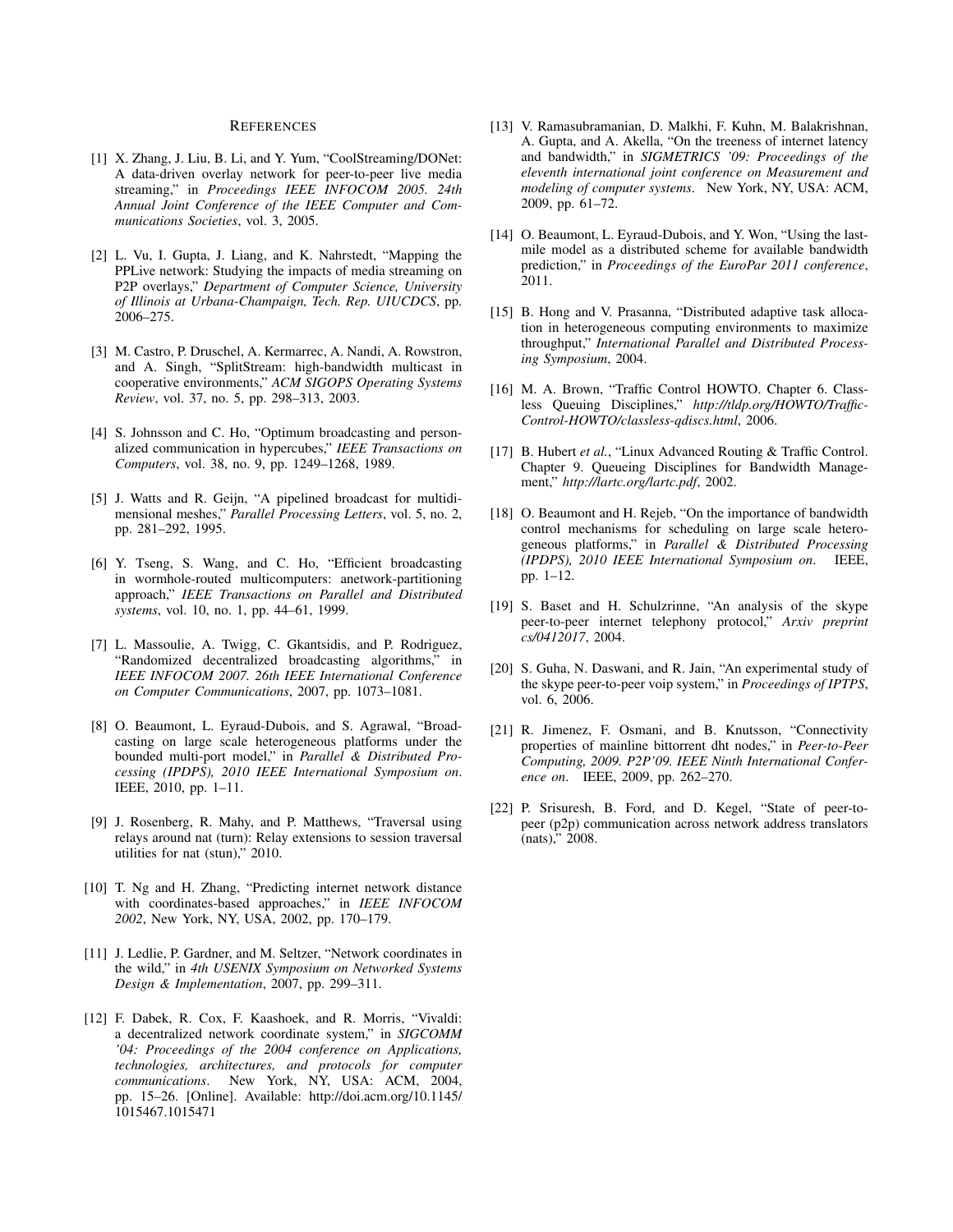

Figure 7. Exchange argument for dominance of increasing solutions

#### APPENDIX

#### *A. Missing proofs of Section IV*

*Proof: of Lemma 4.1.* Let c be an acyclic solution with order  $\sigma$  which is not increasing. Then there exists two indices  $x < y$  such that  $p = \sigma(x) > q = \sigma(y)$  (and thus  $b_p \leq b_q$ ). We will exhibit another acyclic solution c' with order  $\sigma' = \sigma \circ (x, y)$  (where  $(x, y)$  denotes the transposition which exchanges  $x$  and  $y$ , which means that the nodes in position  $x$  and  $y$  are swapped) and whose throughput is not smaller than  $c$ .

The transformation is depicted on Figure 7. For most indices i, j, it is sufficient to set  $c'_{\sigma'(i), \sigma'(j)} = c_{\sigma(i), \sigma(j)}$ . However this would break the bandwidth constraint of node  $p = \sigma(x)$ , and the solution is to give the connections in excess (denoted as E in Figure 7) to node  $q = \sigma'(x)$ . Since  $x < y$ , this does not break acyclicity.

Recursively, we can thus transform any acyclic solution into an increasing acyclic solution with at least the same throughput.

*Proof: of Lemma 4.2.* Let c be a solution that achieves  $T_{ac}^{*}(\sigma)$ . If there exists a quadruple of indices  $i, j, k, l$  that violates *conservativeness*, we can build a solution  $c'$  which is conservative with respect to these indices (see Figure 8). Let  $M = \min\{c_{\sigma(i), \sigma(l)}, c_{\sigma(j), \sigma(k)}\}$ , and set:

$$
c'_{\sigma(i),\sigma(l)} = c_{\sigma(i),\sigma(l)} - M \t c'_{\sigma(j),\sigma(k)} = c_{\sigma(j),\sigma(k)} - M
$$
  

$$
c'_{\sigma(i),\sigma(k)} = c_{\sigma(i),\sigma(k)} + M \t c'_{\sigma(j),\sigma(l)} = c_{\sigma(j),\sigma(l)} + M
$$

and  $c$  and  $c'$  coincide on all other indices. It is easy to see that  $c'$  is a valid solution of the same throughput, and that the number of quadruples of indices violating *conservativeness* is lower in c ′ . Recursively, we create a *conservative* acyclic solution with respect to order  $\sigma$ , with throughput  $T_{ac}^*(\sigma)$ .

The following technical lemma will be useful:

*Lemma 6.1:* Let  $\pi_1, \pi_2$  be two conservative partial solutions such that  $green(\pi_1)$  =  $green(\pi_2)$  and  $\text{red}(\pi_1)$  =  $\text{red}(\pi_2)$ . If  $W(\pi_1) \leq W(\pi_2)$ , then  $\forall \omega \in \{\bigcirc, \Box\}^*, W(\pi_1 \omega) \leq W(\pi_2 \omega).$ 

*Proof:* To prove the lemma we only have to consider the cases where  $\omega \in \{\bigcirc, \Box\}$ . The case  $\omega = \Box$  is trivial since  $W(\pi \Box) = W(\pi)$ .



Figure 8. Exchange argument for dominance of conservative solutions

Let us consider now the case  $\omega = \bigcap$ :

$$
W(\pi_1 \bigcirc) = \max(W(\pi_1), W(\pi_1) + T - R(\pi_1))
$$
  
=  $\max(W(\pi_1), T + i \cdot T - b_{n+1} - \dots - b_{n+j})$   
 $\leq \max(W(\pi_2), T + i \cdot T - b_{n+1} - \dots - b_{n+j})$   
 $\leq W(\pi_2 \bigcirc)$ 

*Proof: of Lemma 4.3.* We prove this lemma by induction on k. Clearly the lemma holds for  $k = 0$ , since  $\pi_0 = \epsilon = \pi'_0$ .

Assume now that the conclusions of the lemma hold for  $k - 1$ , and decompose the words maximally as follows:

$$
\pi_k = \pi_{k-1} \Box^a \bigcirc \qquad \text{and note} \quad \delta = \pi_{k-1} \Box^a,
$$
  

$$
\pi'_k = \pi'_{k-1} \Box^{a'} \bigcirc.
$$

Let  $l = red(\pi_k)$  and  $l' = red(\pi'_k)$ . From (1) and (2), we get:

$$
G(\delta) = b_1 + \ldots + b_{k-1} - l \cdot T - W(\pi_{k-1}),
$$
  
\n
$$
R(\delta) = b_{n+1} + \ldots + b_{n+l} - (k-1) \cdot T + W(\pi_{k-1}).
$$

Since Algorithm 1 chooses  $\bigcap$  (after choosing  $\delta$ ), and  $red(\delta) < m - 1$ , we have:  $G(\delta) < T$  or  $G(\delta) + R(\delta) +$  $b_{n+l+1} < 2T$ .

Let us first prove by contradiction that  $red(\pi'_k) \leq red(\pi_k)$ . Assume that  $red(\pi_k') > red(\pi_k)$ . In this case, there exists  $\delta' \subseteq \pi'$  such that  $|\delta'| = |\delta|$ . By inductive assumption,  $\text{red}(\pi_{k-1}) \geq \text{red}(\pi'_{k-1}),$  which implies that  $|\pi'_{k-1}| \leq$  $|\pi_{k-1}| \leq |\delta|$ . Hence,  $\text{green}(\delta') = \text{green}(\pi') - 1 = k - 1$ . We can thus compute:

$$
G(\delta') = b_1 + \dots + b_{k-1} - l \cdot T - W(\pi'_{k-1})
$$
  
\n
$$
\leq b_1 + \dots + b_{k-1} - l \cdot T - W(\pi_{k-1}) = G(\delta),
$$
  
\n
$$
G(\delta') + R(\delta') = \sum_{i=1}^{k-1} b_i - l \cdot T + \sum_{i=n+1}^{n+l} b_i - (k-1) \cdot T
$$
  
\n
$$
= G(\delta) + R(\delta).
$$

So either  $G(\delta') < T$  or  $G(\delta') + R(\delta') + b_{n+l+1} < 2T$ . Both lead to a contradiction when we try to continue  $\delta'$  with  $\Box$ . This proves that  $red(\pi'_k) \leq red(\pi_k)$ .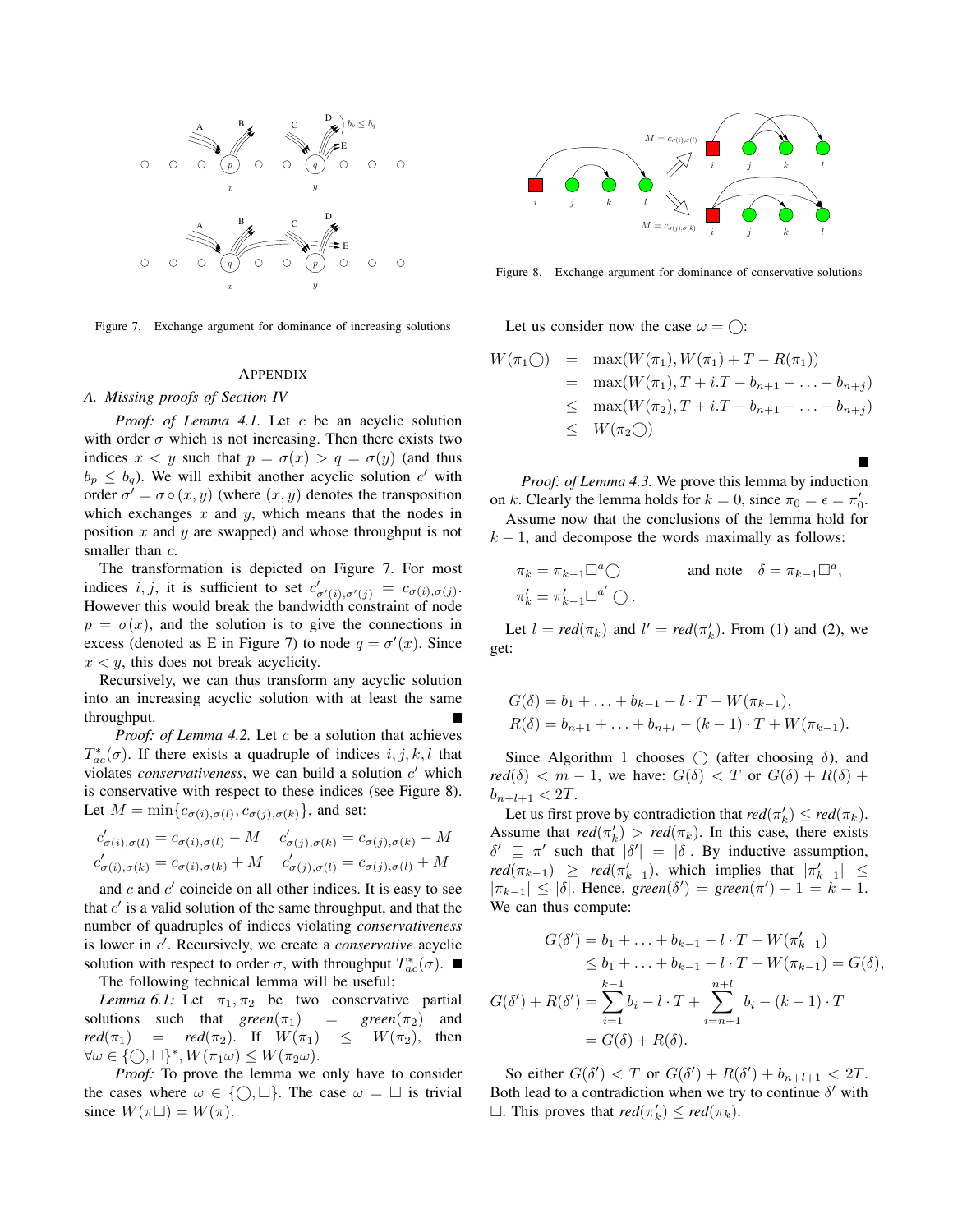Let us now prove that  $W(\pi'_k) \ge W(\pi_k)$ . As  $\pi_k$  and  $\pi'_k$ end with  $\bigcap$ :

$$
W(\pi_k) = W(\pi_{k-1}) + \max(0, T - R(\delta))
$$
  
=  $\max(W(\pi_{k-1}), T \cdot k - (b_{n+1} + \dots + b_{n+l})),$   

$$
W(\pi'_k) = \max(W(\pi'_{k-1}), T \cdot k - (b_{n+1} + \dots + b_{n+l'})).
$$

Since  $l' \leq l$  and  $W(\pi'_{k-1}) \geq W(\pi_{k-1})$  (the inductive assumption), we have  $W(\pi'_k) \ge W(\pi_k)$ .

# *B. Missing cases of the proof of Theorem 4.4*

•  $j = m$ . *(skipped)* Since Algorithm 1 chooses the last red node at some point (line 14), we have  $b_{i+1} \leq b_{n+m}$ . The failure of the algorithm implies  $G(\omega) + R(\omega) < T$ . Let  $\omega = \omega' \alpha$ . We know that  $G(\omega') + R(\omega') \geq T$ , and also

$$
G(\omega) + R(\omega) = G(\omega') + R(\omega') - T + b_i \quad \text{if } \alpha = \textcirclearrowleft,
$$
  

$$
G(\omega) + R(\omega) = G(\omega') + R(\omega') - T + b_{n+m} \quad \text{if } \alpha = \textcirclearrowleft.
$$

So either  $b_{n+m} < T$  or  $b_i < T$ . In both cases, we have

$$
b_n \leq b_{n-1} \leq \ldots \leq b_{i+1} < T.
$$

Let  $\pi = \pi' \beta$  be an encoding word. If  $\beta = \bigcirc$ , then

$$
G(\pi') + R(\pi') = b_0 + N - b_n - (n - 1)T + M - mT
$$

$$
= G(\omega) + R(\omega) + \sum_{k=i+1}^{n-1} (b_k - T)
$$

$$
\leq G(\omega) + R(\omega) < T
$$

Hence  $\pi$  is not valid. Otherwise,  $\beta = \Box$ , and  $G(\pi')$  +  $R(\pi') = b_0 + N - nT + M - b_{n+m} - (m-1)T$ . Since  $b_{n+m} \geq b_n$ , we get the same conclusion.

•  $j = m - 1$  and  $\omega$  ends with  $\bigcirc$ .

As in the first case, we have  $\forall k \geq i, b_k < T$ . Let us decompose  $\omega$  as  $\omega = \omega' \bigcirc^a (a \ge 0)$ .

We begin by showing that the words  $\pi(x) = \omega' \Box \bigcirc^x$  $\square \bigcirc^{a-x}$  are invalid for throughput T. The following lemma shows that it is possible to consider only words where the last  $\Box$  is followed only by  $\bigcirc$  with smaller bandwidth.

*Lemma 6.2:* If the word  $\pi = \pi_1 \square \bigcirc \bigcirc^a$  is a valid word in which the last  $\Box$  has bandwidth r, the following  $\bigcirc$  has bandwidth g, and  $g \geq r$ , then the word  $\pi' =$  $\pi_1 \bigcirc \Box \bigcirc^a$  is also valid.

*Proof:* Let  $G = G(\pi_1)$ ,  $R = R(\pi_1)$  and  $\pi_2 = \bigcirc^a$ . Since  $\pi$  is valid, we have  $G \geq T$  and  $G-T+R+r \geq T$ . We can thus bound  $G(\pi_1 \cap)$ :

$$
G(\pi_1 \bigcirc) = G + g - \max(T - R, 0)
$$
  
= 
$$
\min(G + g + R - T, G + g) \ge T.
$$

This ensures that  $\pi_1 \cap \square$  is a valid sequence.

Since  $\pi_2$  is composed only of  $\bigcirc$ , and  $G(\pi_1 \Box \bigcirc)$  +  $R(\pi_1 \Box \bigcirc) = G(\pi_1 \bigcirc \Box) + R(\pi_1 \bigcirc \Box), \pi_1 \bigcirc \Box \pi_2$  is a valid sequence.

If  $\pi(x)$  is valid, we can iteratively use Lemma 6.2 to prove the existence of a valid  $\pi(y)$  in which the last  $\Box$  is followed by a  $\bigcirc$  with smaller upload. If  $y < a$ , since Algorithm 1 at that point chooses  $\bigcap$  instead of  $\Box$ , we know that  $G(\omega' \Box \bigcirc y) < T$  and  $\pi(y)$  is invalid. If  $y = a$ , then  $\pi(y) = \omega \square$ , which is invalid because Algorithm 1 failed.

Consider now any encoding word  $\pi$ . Let  $\pi$  =  $\pi_1 \pi_2 \Box \bigcirc^k$  be the decomposition with minimal  $\pi_1$  hav- $\text{ing } \text{green}(\pi_1) = \text{green}(\omega') \text{ (applying Lemma 4.3 we}$ have  $\text{red}(\pi_1) \leq \text{red}(\omega') = m - 2$ , so decomposing is always possible).

For any word  $\delta$  we have:

$$
W(\delta \bigcirc \Box) = W(\delta \bigcirc) = W(\delta) + \max(0, T - R(\delta)) \ge
$$
  
 
$$
\ge W(\delta \Box) + \max(0, T - R(\delta \Box)) = W(\delta \Box \bigcirc).
$$

We can apply this to the word  $\pi$ :

$$
W(\pi_1 \pi_2) \ge W(\pi_1 \Box^{red(\pi_2)} \bigcirc^{green(\pi_2)}).
$$

Since Lemma 4.3 applies to  $\pi_1$  and  $\omega'$ :

$$
W(\pi_1) \ge W(\omega').
$$

So by Lemma 6.1, (since  $green(\pi_1) = green(\omega')$ ,  $\text{red}(\pi_1 \pi_2) = m - 1 = \text{red}(\omega' \square)$ :

$$
W(\pi_1 \Box^{red(\pi_2)} \bigcirc^{green(\pi_2)}) \geq W(\omega' \Box \bigcirc^{green(\pi_2)}).
$$

Composing it, we have:

$$
W(\pi_1 \pi_2) \ge W(\omega' \Box \bigcirc^{green(\pi_2)}) \text{and}
$$
  

$$
\forall x, W(\pi_1 \pi_2 \Box \bigcirc^x) \ge W(\omega' \Box \bigcirc^{green(\pi_2)} \Box \bigcirc^x).
$$

So if  $\pi = \pi_1 \pi_2 \Box \bigcirc^k$  is valid, then  $\omega' \Box \bigcirc^{green(\pi_2)} \Box \bigcirc^k$ is also valid. But we proved previously that no such solution can exist. So we have reached a contradiction.

#### *C. Missing proofs of Section V*

*Proof: of Theorem 5.2.* For a given  $\alpha = \frac{p}{q} < 1$ , with  $p$  and  $q$  integers, and for any  $k$ , let us consider the instance  $I(\alpha, k)$  such that:

- $b_0 = 1$ ;
- $n = kq$  green nodes have bandwidth  $\alpha$ ; and
- $m = kp$  red nodes have bandwidth  $\frac{1}{\alpha}$ .

The first observation is that for all  $\alpha$  and k, Theorem 3.1 yields that the optimal throughput  $T^*$  is equal to 1.

For the second observation, let  $S$  be an acyclic solution to  $I(\alpha, k)$  and x be the number of green nodes before the second red node in S. In other words, S starts with a prefix  $\pi = \bigcirc^u \square \bigcirc^v \square$  with  $u + v = x$ . The throughput T achievable by  $S$  is bounded by two constraints:

• the source and the  $x$  first green nodes should be able to feed the 2 first red nodes:  $\alpha x + 1 \geq 2T$ ; and